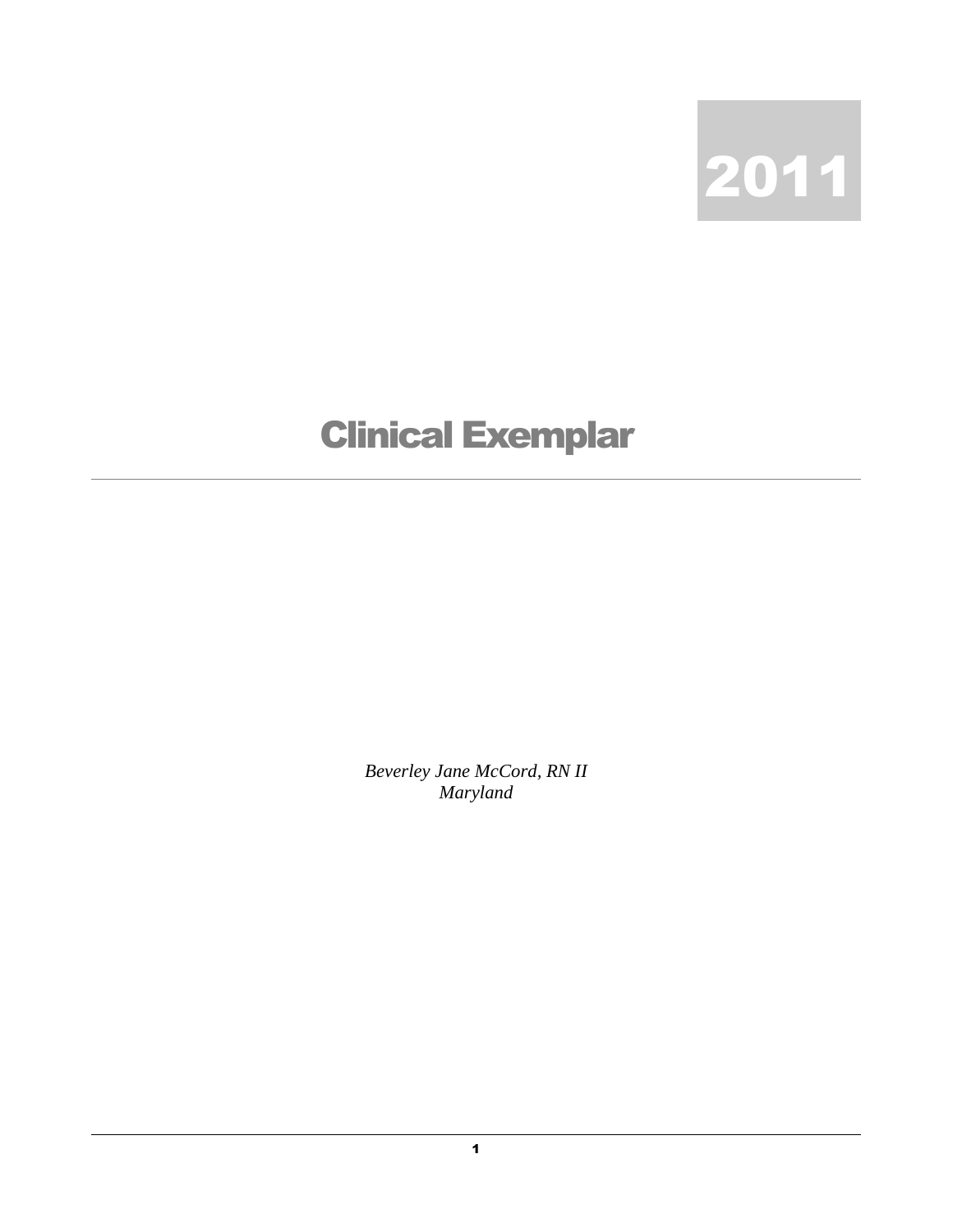## **Story** 11

## THE ENDO EXPERIENCE

 was the circulating nurse in the Endoscopy Room during a routine colonoscopy being performed with the surgeon, the nurse anesthetist, and the scrub nurse. As I brought the patient to the room we discussed allergies, her prep, what to expect in the room and what to expect when she woke  $up<sup>1</sup>$ . She was an outpatient coming in on a stretcher from Ambulatory Surgery Center. Once in the room we began attaching her to monitors and explaining what they were for<sup>2</sup>. She said she understood and was willing to comply with any instructions. She turned over on her left side when requested and warm blankets were applied<sup>3</sup>. I

 As the surgeon prepared to begin, a time out was done. The nurse anesthetist administered anesthesia and the scrub nurse handed the surgeon the scope. The colonoscopy procedure proceeded per protocol. As the

*…something did not look quite right….*

surgeon and the nurse anesthetist watched the television monitor, something did not look right. The surgeon realized the colon had perforated. He immediately

 $\overline{a}$ 

<sup>&</sup>lt;sup>1</sup> The Teaching-Coaching Function; "Seven Areas of Nursing Practice".

<sup>&</sup>lt;sup>2</sup> The Teaching-Coaching Function; "Seven Areas of Nursing Practice".

<sup>3</sup> The Helping Role, providing comfort; "Seven Areas of Nursing Practice"